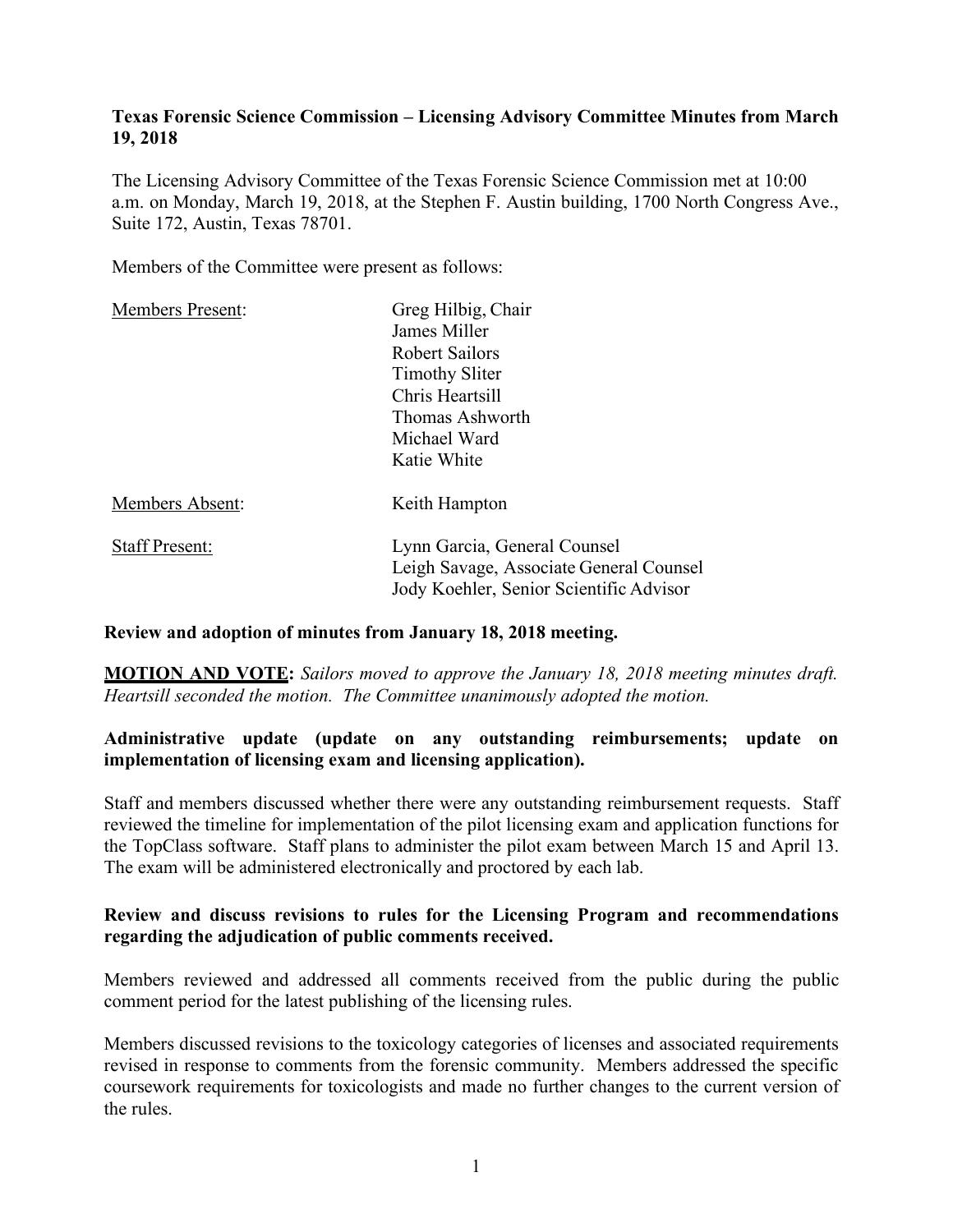Members discussed adding a definition of interpretation to the toxicology interpretive category of license. Heartsill will work on drafting a definition for interpretation and members will review it at the next licensing committee meeting.

Members discussed whether provisional licensees who apply prior to January 1, 2019 fall under the pre-January 1, 2019 requirements. Members agreed that the pre-January 1, 2019 requirements should apply in this scenario. Staff will add this clarification in the licensing rules.

Members briefly addressed comments from the Department of Justice on a possible exemption from the licensing requirements. Garcia explained the Commission will be reviewing a draft exemption for federal forensic examiners at its April 20 meeting.

## **Discuss proposed statistics requirement for examiners applying after January 1, 2019 and development of financially accessible, online statistics course for forensic examiners.**

Members briefly discussed this agenda item during the meeting. Garcia reported she would reach out to Professor Patrick Buzzini at Sam Houston State University to follow up on whether the University is able to provide an online program that may satisfy the statistics requirement for examiners post-January 1, 2019. Staff indicated the program could be offered through TopClass, the program the Commission is already using to administer the exam and provide study materials.

## **Review and discuss draft knowledge-based competency requirement documents for each forensic discipline subject to the licensing requirement.**

Members discussed whether the knowledge-based competency requirements should take effect after January 1, 2019. Members agreed the requirements should take effect for those applying after January 1, 2019. Members suggested setting up task groups to address discipline-specific training topics and to come up with revised knowledge-based competency requirements for application after January 1, 2019.

**MOTION AND VOTE:** *Miller moved to recommend the full Commission revise the licensing rules to reflect the knowledge-based competency requirements take effect for applicants applying after January 1, 2019. White seconded the motion. The Committee unanimously adopted the motion.*

## **Discuss general examination requirement, including update on pilot exam, exam study material, questions, topics, structure and administration, criteria for modified exams, including which domains apply to the modified exam, and psychometric testing services.**

Members discussed the costs associated with study materials for the general forensic analyst licensing exam. Examinees are required to purchase certain materials the Commission was not able to obtain due to copyright issues. All other study materials have been provided at no cost to analysts. Some members expressed concern related to the cost of the materials in addition to the cost of the license and renewal fees. Staff reported that some labs are purchasing materials for their libraries. In other labs, analysts are sharing the cost of the study materials.

Members discussed getting feedback from pilot examinees through a comment box at the end of the exam or otherwise through a Survey Monkey survey. Staff will consult with the psychometricians evaluating the pilot exam for the Commission regarding the best way to elicit